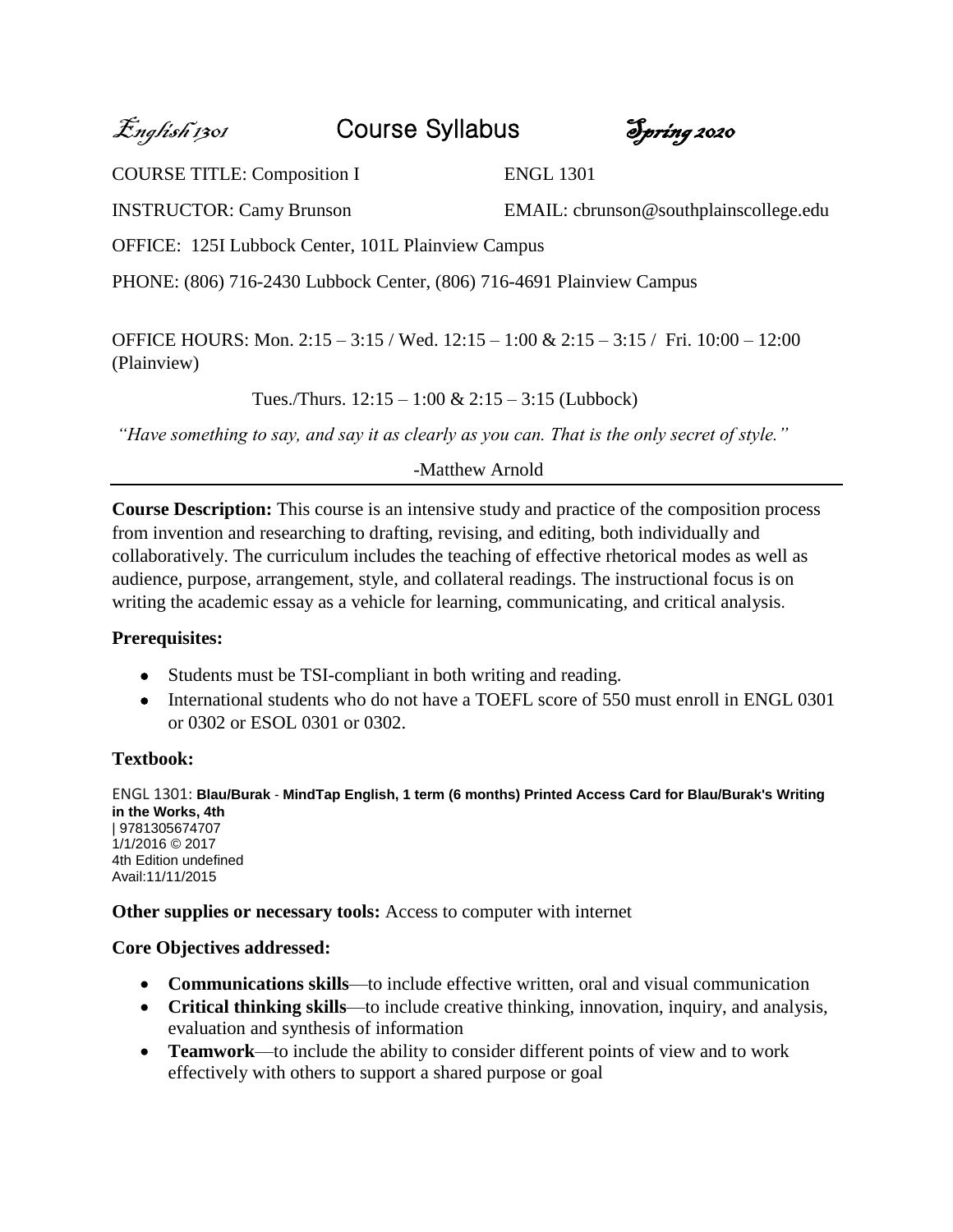• **Personal Responsibility**—to include the ability to connect choices, actions, and consequences to ethical decision-making.

**Course Purpose:** The purpose of English 1301 is to help students understand and apply the standards of correctness in formal thought and the written English Language. English 1301 helps students to think well by teaching them to read and write well through its focus on the writing process, on the use of appropriate grammar and diction, on the use of logic, and on the different methods of essay development. Collateral readings from all areas of the humanities are included.

**Student Learning Outcomes:** Upon successful completion of the course, students will:

- 1. Demonstrate knowledge of individual and collaborative writing processes.
- 2. Exhibit logic, unity, development, and coherence to create essays.
- 3. Develop ideas with appropriate support and attribution.
- 4. Write in a style appropriate to audience and purpose.
- 5. Read, reflect, and respond critically to a variety of texts.
- 6. Use edited American English, with an emphasis on correct grammar, punctuation, spelling, and mechanics, in academic essays.
- 7. Write a minimum of six 500-word essays.

**Attendance Policy:** According to the *SPC General Catalog (2015-16):* "Students are expected to attend all classes in order to be successful in the course. The student will be withdrawn from the course when 1.) absences become excessive as defined by the course syllabus and 2.) in the instructor's opinion, minimum course objectives cannot be met due to absences." \* *Instructor's note:* Every effort must be made to achieve punctual and regular class attendance. You must be present in your own life! Your instructor will take attendance, and will note repetitive absences and/or tardies. In the case that an absence might be reasonably excusable, notify your instructor of the circumstances and make arrangements to take care of all work covered in class during the absence. This class will be taught interactively, so attendance is critical. In order to participate in each day's activities, students must be present. Students who miss half the period will be counted absent. **Any student who misses two consecutive weeks, or six classes altogether will be dropped from the class. There will be no distinction between excused or unexcused absences. If a student is 5 or more minutes late twice in a row, that student may be counted absent. See classroom behavior policy about other possible reasons to be counted absent.** 

**Classroom Behavior:** While electronic devices, drinks, gum, etc. are not strictly prohibited in class, I advise you to use these types of things minimally, quietly, and respectfully. *Cell phones should remain out of view during the class period unless there is an emergency you must attend to.* You are also doing yourself a disservice if your attention is not on the subject matter at hand. Keep in mind that we are trying to create a pleasant atmosphere for learning together! We may at times be loud and a bit unruly when discussing topics and assignments, but let us restrict our behavior to being cheerful, friendly, and appropriate in our language and manner. *Please refrain from talking, whispering, or passing notes when your instructor or fellow students have the floor.* Please also make every effort to arrive and depart in a timely manner as befitting the class schedule – avoiding disruptive entrances and exits when at all possible. *Note that if a*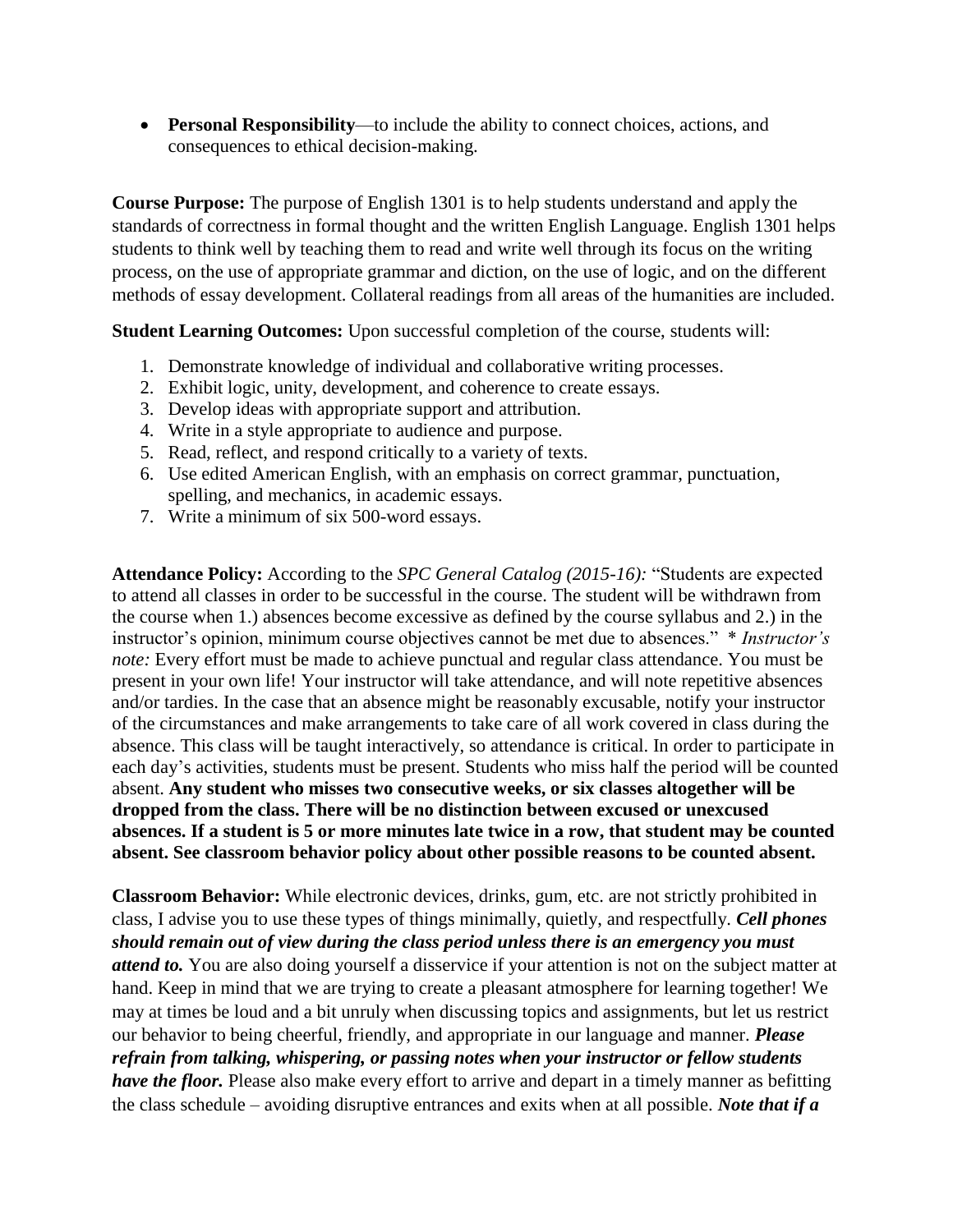*student exhibits inappropriate behavior, such as sleeping, cell phone usage, unreasonable interruptions of lecture/classroom activity, or disruptive exits/entrances, student may be counted absent.*

**Disability Statement:** Students with disabilities, including but not limited to physical, psychiatric, or learning disabilities, who wish to request accommodations in this class should notify the Disability Services Office early in the semester so that the appropriate arrangements may be made. In accordance with federal law, a student requesting accommodations must provide acceptable documentation of his/her disability to the Disability Services Office. For more information, call or visit the Disability Services Office at Levelland (Student Health & Wellness Office) 806-716-2577, Reese Center (Building 8) 806-716-4675, or Plainview Center (Main Office) 806-716-4302 or 806-296-9611.

**Discrimination Policy:** The instructor will do his or her best not to discriminate on the basis of age, color, disability, ethnic background, gender, national origin, race, religion, sexual orientation, or veteran status.

**Diversity Policy:** In this class, the instructor will endeavor to establish and support an environment that values and nurtures individual and group differences and encourages engagement and interaction. Understanding and respecting multiple experiences and perspectives will serve to challenge and stimulate all participants to learn about others, about the larger world, and about themselves.

### **Academic Honesty:** Please see the *SPC General Catalogue* (online at

[https://www.southplainscollege.edu\)](https://www.southplainscollege.edu/) for policies and ramifications regarding plagiarism and cheating. Your instructor will be watching for signs of any such practice, and measures will be taken to ensure that the consequences for this type of behavior are serious. Respect yourself and others by putting forth original ideas and work in this class.

**Campus Concealed Carry** – Texas Senate Bill – 11 (Government Code 411.2031, et al.) authorizes the carrying of a concealed handgun in South Plains College buildings only by persons who have been issued and are in possession of a Texas License to Carry a Handgun. Qualified law enforcement officers or those who are otherwise authorized to carry a concealed handgun in the State of Texas are also permitted to do so. Pursuant to Penal Code (PC) 46.035 and South Plains College policy, license holders may not carry a concealed handgun in restricted locations. For a list of locations, please refer to the SPC policy at: [\(http://www.southplainscollege.edu/human\\_resources/policy\\_procedure/hhc.php\)](http://www.southplainscollege.edu/human_resources/policy_procedure/hhc.php)

Pursuant to PC 46.035, the open carrying of handguns is prohibited on all South Plains College campuses. Report violations to the College Police Department at 806-716-2396 or 9-1-1.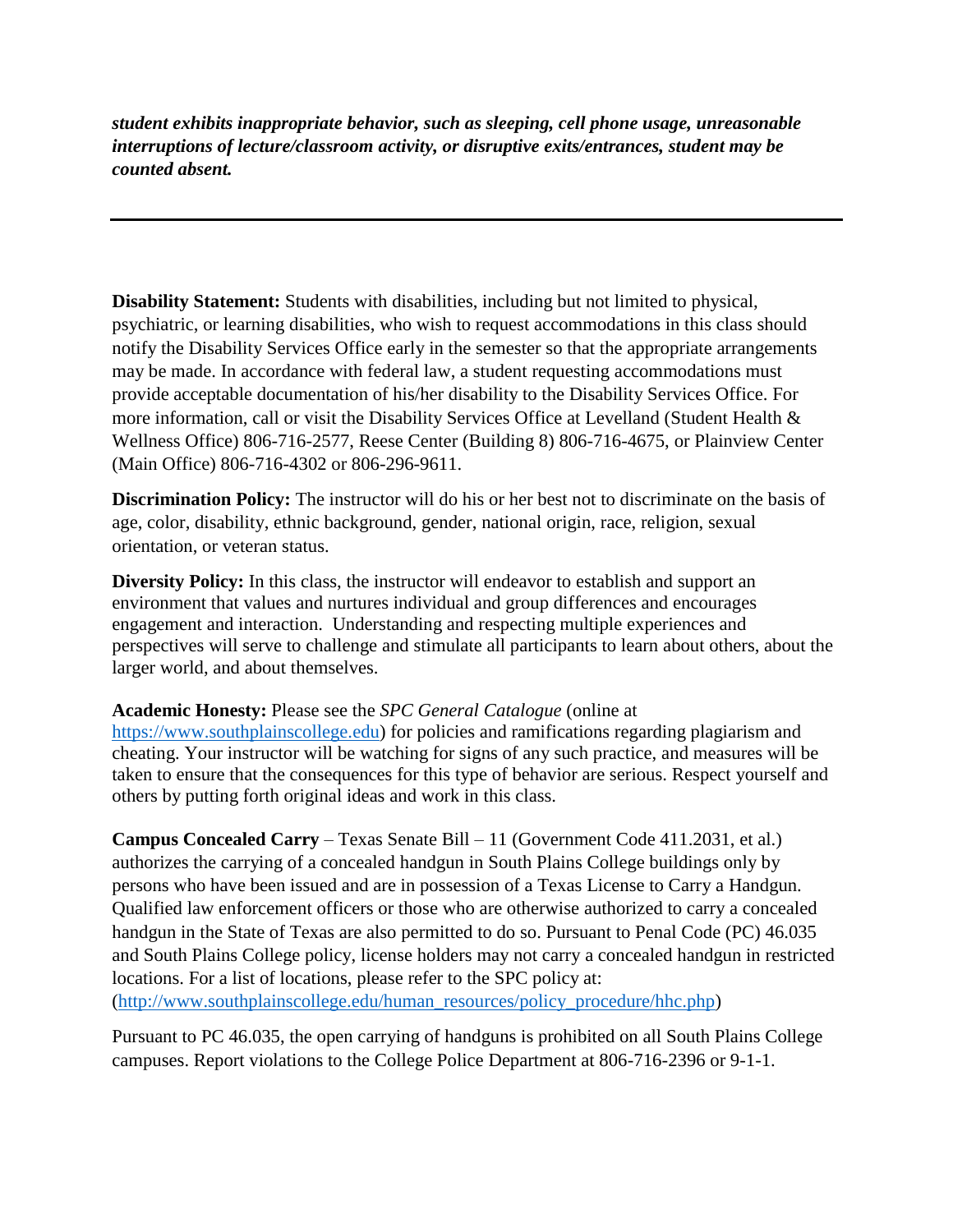#### **Grading Breakdown:**

| Narrative Essay                       | 150 points         |
|---------------------------------------|--------------------|
| Profile Essay                         | 150 points         |
| <b>Argument Essay</b>                 | 170 points         |
| Analysis Essay                        | 170 points         |
| Re-genre/repurpose writing assignment | 100 points         |
| Cengage / MindTap Work                | 200 points         |
| MindTap Tutor Drop / Revision         | 60 points (4 @ 15) |

Total: 1000 points

 $A = 900 - 1000$  pts.

 $B = 800 - 899$  pts.

 $C = 700 - 799$  pts.

 $D = 600 - 699$  pts.

 $F = 599$  and below

# *Revision grades come from following revision grade instructions as posted in Blackboard and discussed in class.*

*Any written assignment submitted past the due date will receive an automatic deduction in points after the first 24 hours (25% each day). Late assignments must be turned in within 48 hours of the due date to receive partial credit. After 2 days papers will not be accepted and you will receive a zero for the assignment. If there are excusable circumstances which might justify an extension on the assignment, arrangements must be made with your Instructor.* 

*All Cengage/MindTap assignments are to be completed by due dates as indicated by the textbook schedule. Your Instructor will only reopen assignments based on circumstances which can be reasonably supported with documentation. This is an online textbook (with an App. Option for your phone; therefore, only extreme circumstances would justify assignment extensions).*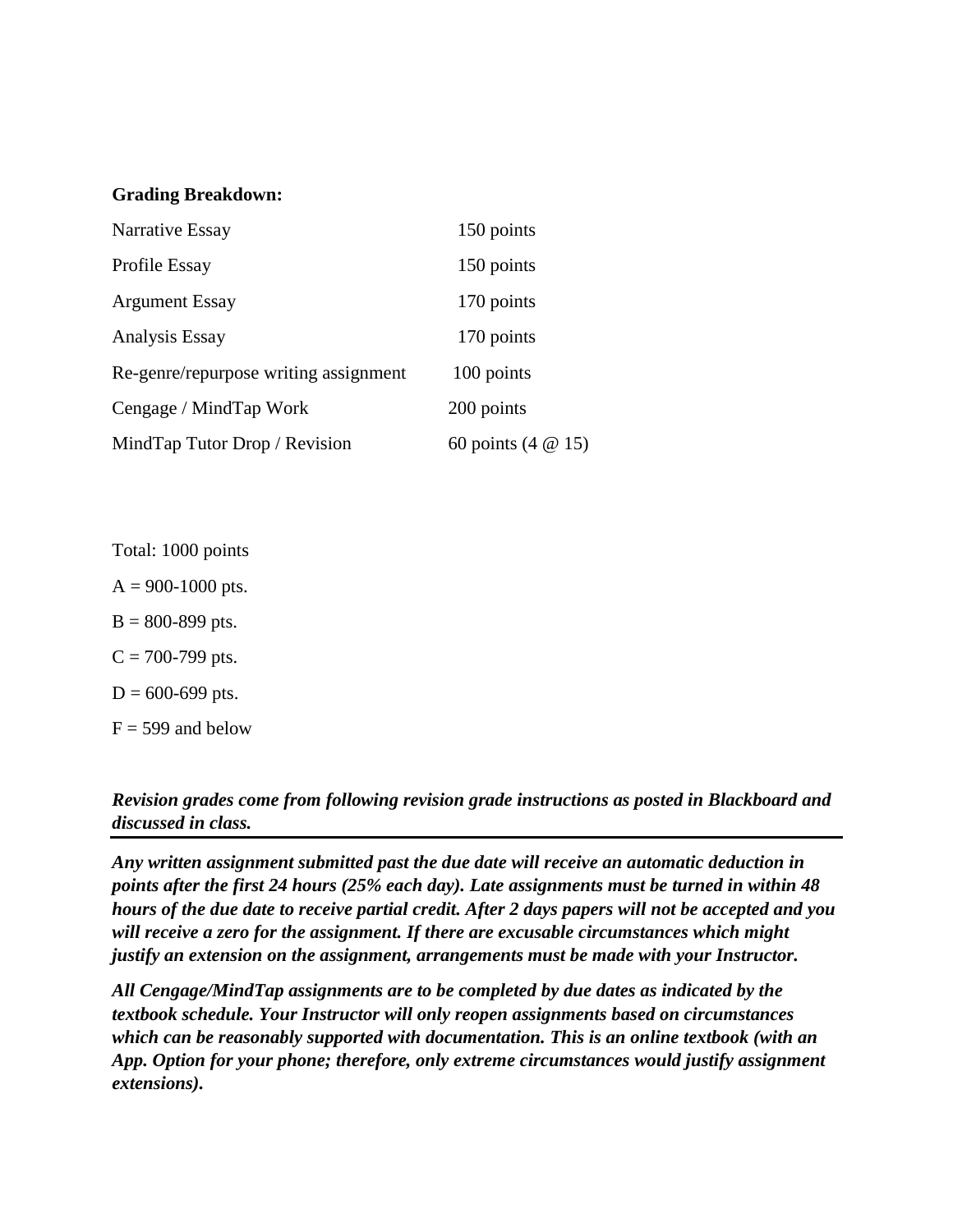## **South Plains College English Department Essay Grading Standards**

To evaluate essays, the SPC English department uses a set of uniform grading standards. These standards designate that essays in composition classes should demonstrate at least a basic level of competence in college-level writing and be an appropriate foundation for writing in academic and professional environments.

#### **Grading Criteria for Essays**

Essays are evaluated on four bases: unity, support, coherence, and sentence skills. The criteria considered in each base include characteristics essential to the success of an essay. Depending on the assignment, certain bases and criteria may be weighted more than others, and the instructor's assignment may establish additional, more specific criteria.

#### **Base 1: UNITY**

- **Thesis.** The thesis statement concisely expresses the main idea of the essay, is appropriate for the assignment, and establishes a sustained and consistent focus for the paper. The thesis may preview the supporting ideas.
- **Body Paragraph Structure.** A body paragraph includes a main idea expressed in a topic sentence strongly tied to the stated thesis, unified supporting details, and clear connections among ideas.
- **Purpose and Audience.** The content and style are tailored for a specific purpose and audience.

#### **Base 2: SUPPORT:**

- **Details/Development.** A well-developed essay supports the thesis with ample evidence; uses a variety of specific examples, facts, or other details; and explains the evidence to show its connections to the thesis.
- **Logic.** The essay presents clear, sophisticated, insightful ideas that recognize the complexity of the topic without inaccuracies or errors in reasoning.
- **Use and Documentation of Sources.** If research is used, the essay accurately quotes and paraphrases credible sources, effectively balances source material with the writer's own ideas, and cites and documents correctly according to the required standards of the style (MLA, APA).

#### **Base 3: COHERENCE**

- **Organization and Transitions.** The essay demonstrates a logical progression of ideas, provides clear and smooth transitions among ideas, and uses structure appropriate to an academic essay.
- **Title, Introduction, and Conclusion.** An appropriate title is provided. An introduction captures the reader's attention, transitions to the topic by giving context or background information, and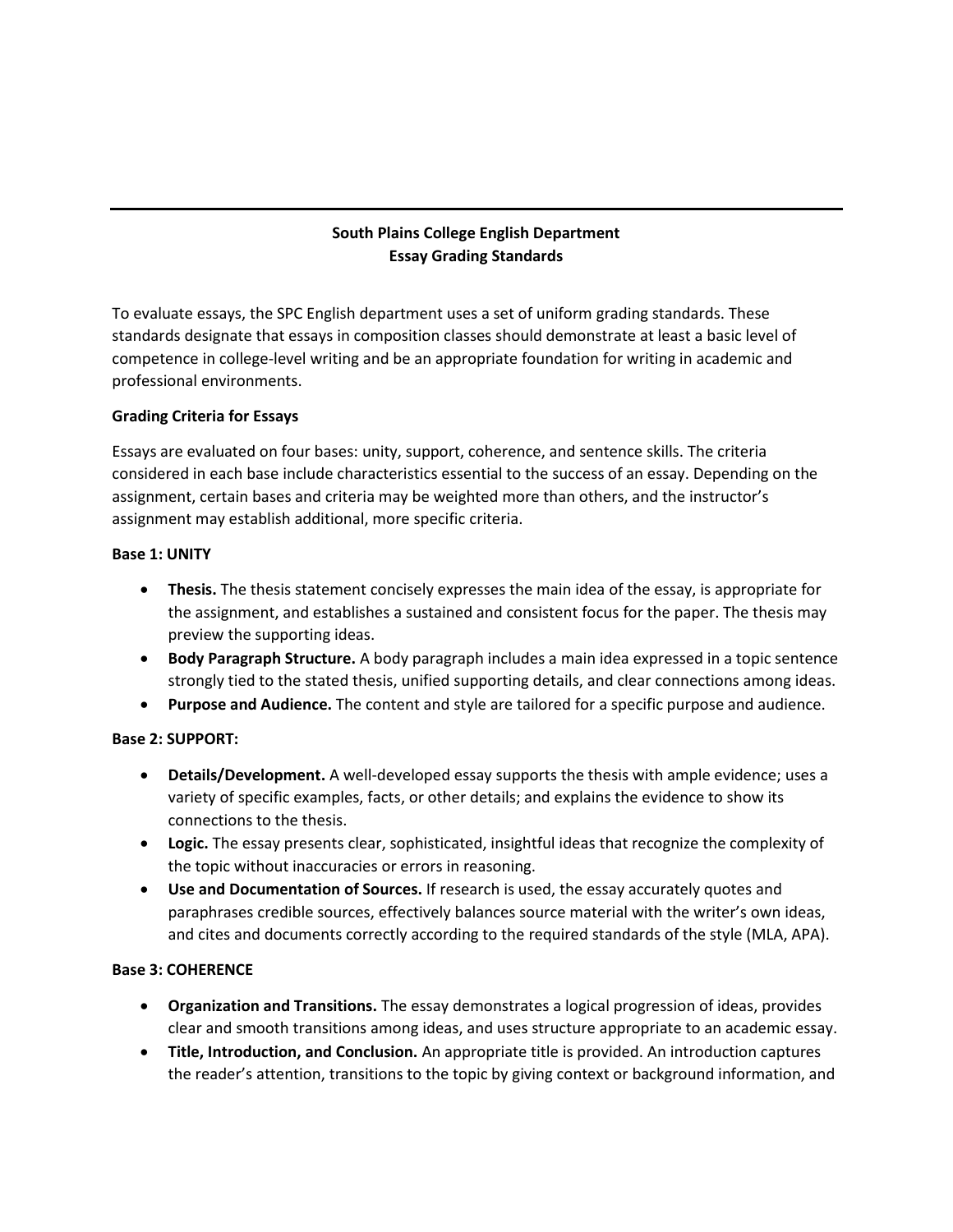presents the thesis statement. A conclusion reemphasizes the essay's thesis and main ideas and provides a sense of closure.

#### **Base 4: SENTENCE SKILLS**

- **Use of Standard American English.** The essay is written in Standard American English without major errors (fragment, fused sentence, comma splice, subject-verb agreement, pronoun reference or agreement, verb form), and other errors in grammar, spelling, wrong word, punctuation, mechanics, or point of view.
- **Word Choice and Sentence Variety.** The student writes in a consistent, academic tone, using varied sentence structure and accurate and precise word choice.
- **Format.** The essay is formatted according to the standards set forth in the assignment, in the syllabus, or in the required style guide (MLA, APA).

#### **Assessment of the Grading Criteria**

Essays may earn grades ranging from A to F based on the instructor's grading scale. Depending on the assignment, certain criteria may be weighted more than others, and the instructor's assignment may establish additional, more specific criteria. The quality of each of the criteria determines the letter grade. Not every essay will fit a single grade's description completely. Instructors may also include process assignments and drafts in their assessment of the final grade.

#### **"A" Essay (Superior)**

To earn an "A," a paper meets all of the criteria below:

- 1. The paper fulfills all the basic requirements of the assignment (for example, topic, purpose, length, format).
- 2. **Unity:** The paper states a clear thesis, all topic sentences strongly support the thesis, and body paragraphs are unified around their topic sentences. The essay conveys a clear purpose and is tailored to a distinctive audience.
- 3. **Support**: Body paragraphs contain abundant, fresh details and examples that provide specific, concrete, logical evidence. If sources are required, the paper accurately integrates and correctly documents credible source material to add insight, sophistication, and complexity to the paper's ideas.
- 4. **Coherence**: The organization of the paper is excellent and logical (emphatic order, chronological order, etc.), transitions are sophisticated, and the paper exhibits mastery of basic components (introduction, conclusion, and body paragraph structure).
- 5. **Sentence Skills:** The paper contains no major errors (fragment, fused sentence, comma splice, subject-verb agreement, pronoun reference or agreement, verb form) and is virtually free of other grammar, spelling, wrong word, punctuation, mechanical, or point of view errors. Word choice and sentence variety (simple, compound, complex) are effective and powerful.

### **"B" Essay (Strong)**

To earn a "B," a paper meets all of the criteria below:

- 1. The paper fulfills all the basic requirements of the assignment (for example, topic, purpose, length, format).
- 2. **Unity:** The paper states a clear thesis, all topic sentences directly support the thesis, and body paragraphs display unity. The essay conveys good awareness of purpose and audience.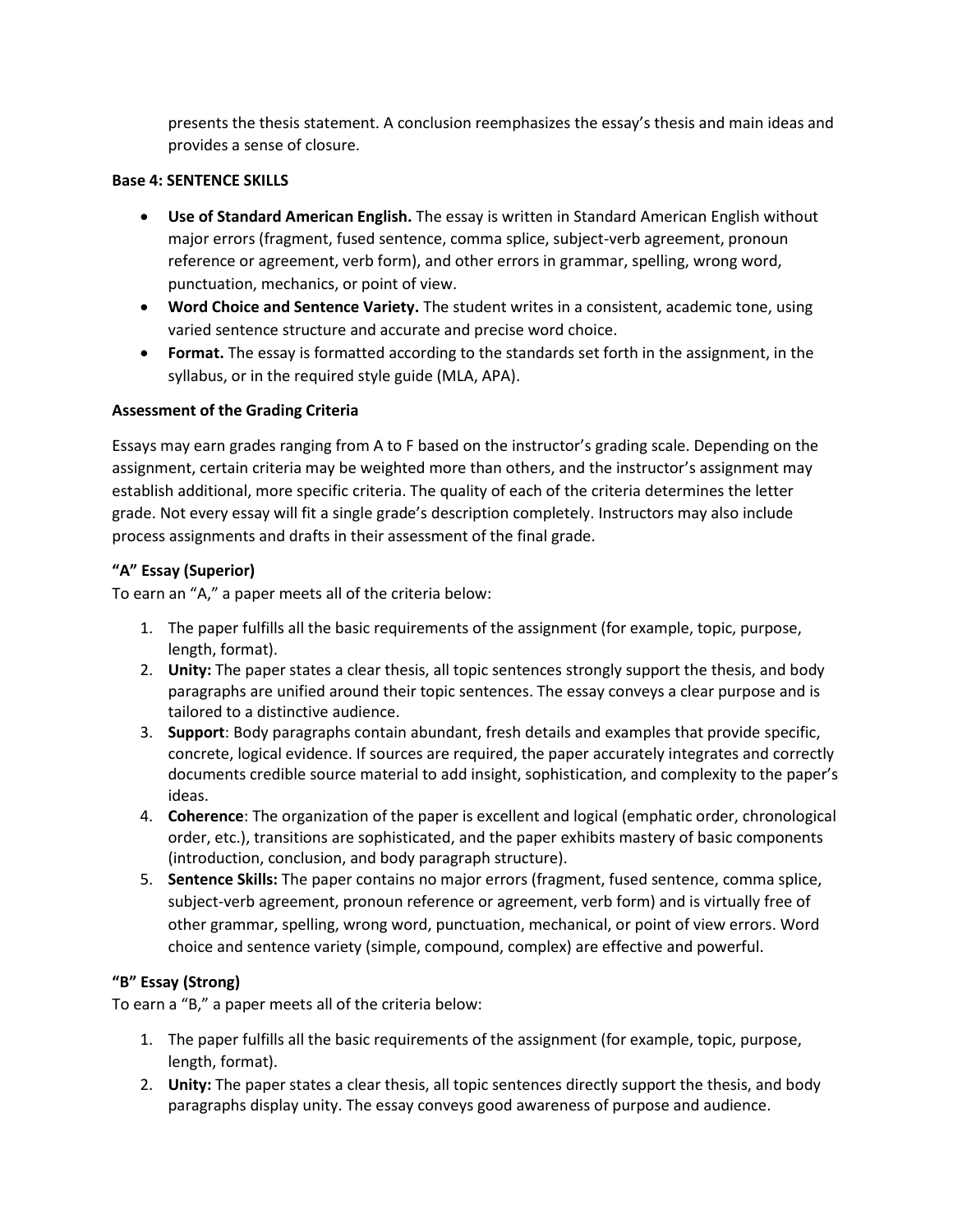- 3. **Support**: Body paragraphs are well-developed with specific details, examples, and sound logic. If sources are required, the paper accurately uses and correctly documents credible source material to supplement its ideas.
- 4. **Coherence**: The organization of the paper is clear and helpful, transitions are helpful, and the paper exhibits strong basic components (introduction, conclusion, and body paragraph structure).
- 5. **Sentence Skills:** The paper contains no more than two major error types (fragment, fused sentence, comma splice, subject-verb agreement, pronoun reference or agreement, verb form) and very few other grammar, spelling, wrong word, punctuation, mechanical, or point of view errors. Word choice and sentence variety are strong.

## **"C" Paper (Acceptable)**

To earn a "C," a paper meets all of the criteria below:

- 1. The paper fulfills all the basic requirements of the assignment (for example, topic, purpose, length, format).
- 2. **Unity:** A thesis is stated but may lack a strong claim or be obvious or predictable; topic sentences adequately support the thesis. One error in paragraph unity may occur. The essay's purpose and audience are adequately conveyed.
- 3. **Support**: Body paragraphs contain relevant details or logical reasons but need more specific examples/evidence. If sources are required, credible outside sources are usually integrated and cited correctly.
- 4. **Coherence**: Organization of ideas is satisfactory, transitions are logical, and the paper indicates competence in basic components (introduction, conclusion, and body paragraph structure).
- 5. **Sentence Skills:** The paper contains no more than four major error types (fragment, fused sentence, comma splice, subject-verb agreement, pronoun reference or agreement, verb form). Some other grammar, spelling, wrong word, punctuation, mechanical, or point of view errors are present but not distracting. Word choice and sentence variety are strong.

# **"D" Paper (Developing)**

To earn a "D," a paper will exhibit *one or more* of the weaknesses below:

- 1. The paper only partially fulfills one or more of the basic requirements of the assignment (for example, topic, purpose, length, format).
- 2. **Unity:** The thesis may announce the topic but no claim, contain more than one idea, or be too vague, too broad, or too narrow. Topic sentences are not tied to the thesis. Two errors in paragraph unity may occur. Essay conveys little awareness of audience or purpose.
- 3. **Support**: Details are sparse or vague and consist of generalizations, clichés, or repetition. If applicable, sources are insufficient and/or not always integrated or cited correctly.
- 4. **Coherence**: Organization is attempted but disjointed or confusing; transitions are sparse. The paper indicates awareness of but not competence in basic components (introduction, conclusion, and body paragraph structure).
- 5. **Sentence Skills:** The paper contains no more than six major error types (fragment, fused sentence, comma splice, subject-verb agreement, pronoun reference or agreement, verb form).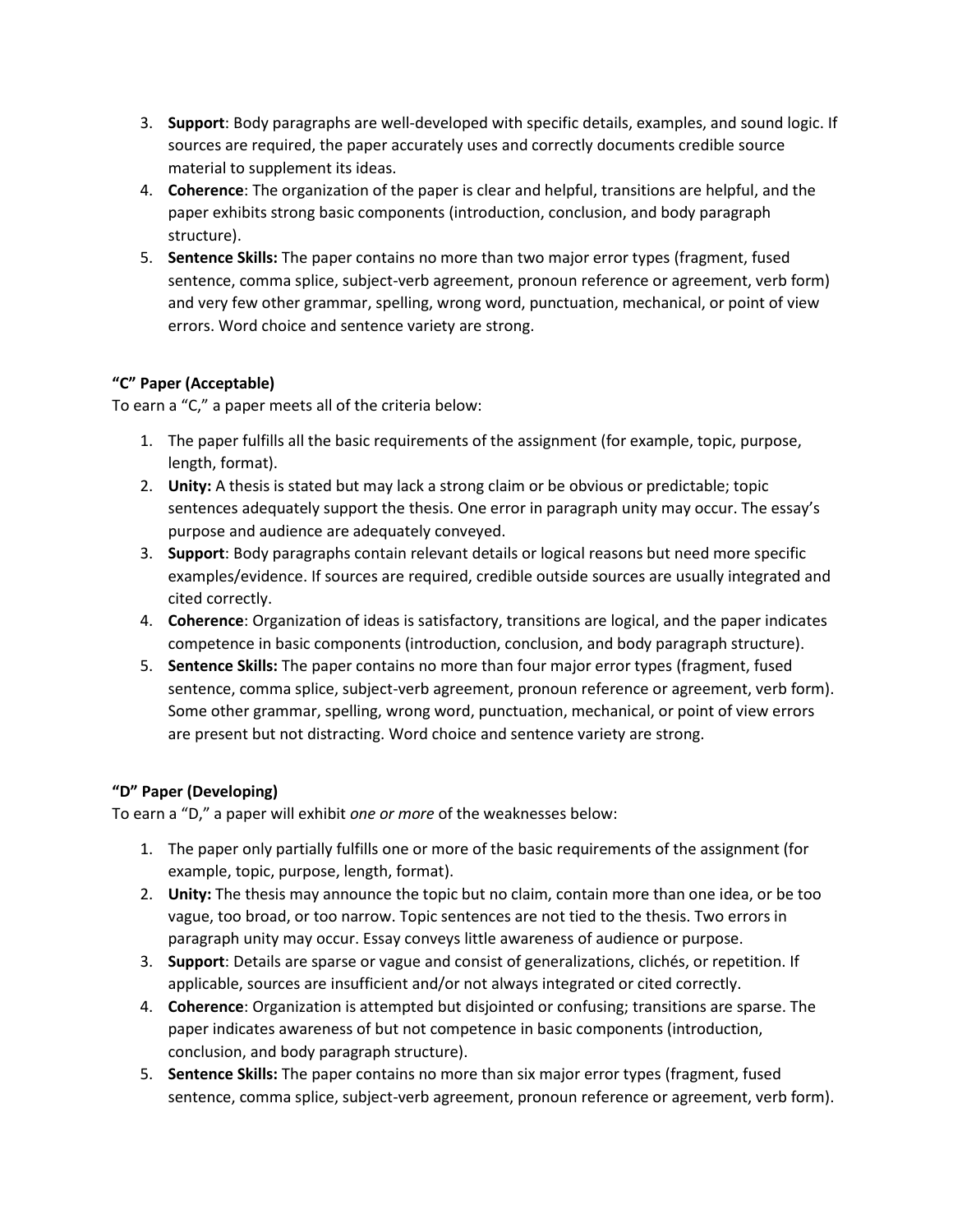Several other grammar, spelling, wrong word, punctuation, mechanical, or point of view errors distract from the content. Informal word choices occur with little or no variety in sentence type and length.

### **"F" Paper (Unacceptable)**

To earn an "F," a paper will exhibit *one or more* of the weaknesses below:

- 1. The paper fails to fulfill one or more of the basic requirements of the assignment (for example, topic, purpose, length, format).
- 2. **Unity:** The thesis is illogical, incomplete, or missing, so the essay lacks focus on one central idea. Topic sentences are missing, so body paragraphs lack unity. The essay ignores the purpose and audience.
- 3. **Support**: Details are illogical, irrelevant, or missing from body paragraphs. If sources are required, the paper fails to use sources, does not meet the minimum source requirements, uses source material inaccurately, uses sources that are not credible, fails to document fully or correctly, and/or includes plagiarism.
- 4. **Coherence**: Organization is incoherent, transitions are missing or illogical, or the paper indicates lack of competence in basic paper components (for example, lack of introduction and/or conclusion, lack of paragraphing).
- 5. **Sentence Skills:** Seven major error types (fragment, fused sentence, comma splice, subject-verb agreement, pronoun reference or agreement, verb form) occur with numerous other grammar, spelling, wrong word, punctuation, mechanical, or point of view errors. Word choice is often inaccurate, immature, or inappropriate. Multiple sentence structure/syntax errors make the paper difficult or almost impossible to read. If one type or a combination of types of errors, regardless of whether they are major or minor, seriously affects the readability of a paper, it will receive an "F."

#### **Acknowledgments:**

Illinois Valley Community College: English Department Stylebook

Langan, John. *College Writing Skills with Readings*, 9th edition

### **Tentative Class Schedule – ENGL 1301**

This schedule serves to outline the material/subject matter we will cover in class. Please make every effort to read along as we learn this material. In addition, your instructor will notify you of specific dates you need to bring essay drafts or other materials to the class. It is very important that you are present on these days, and equipped with the supplies needed to participate in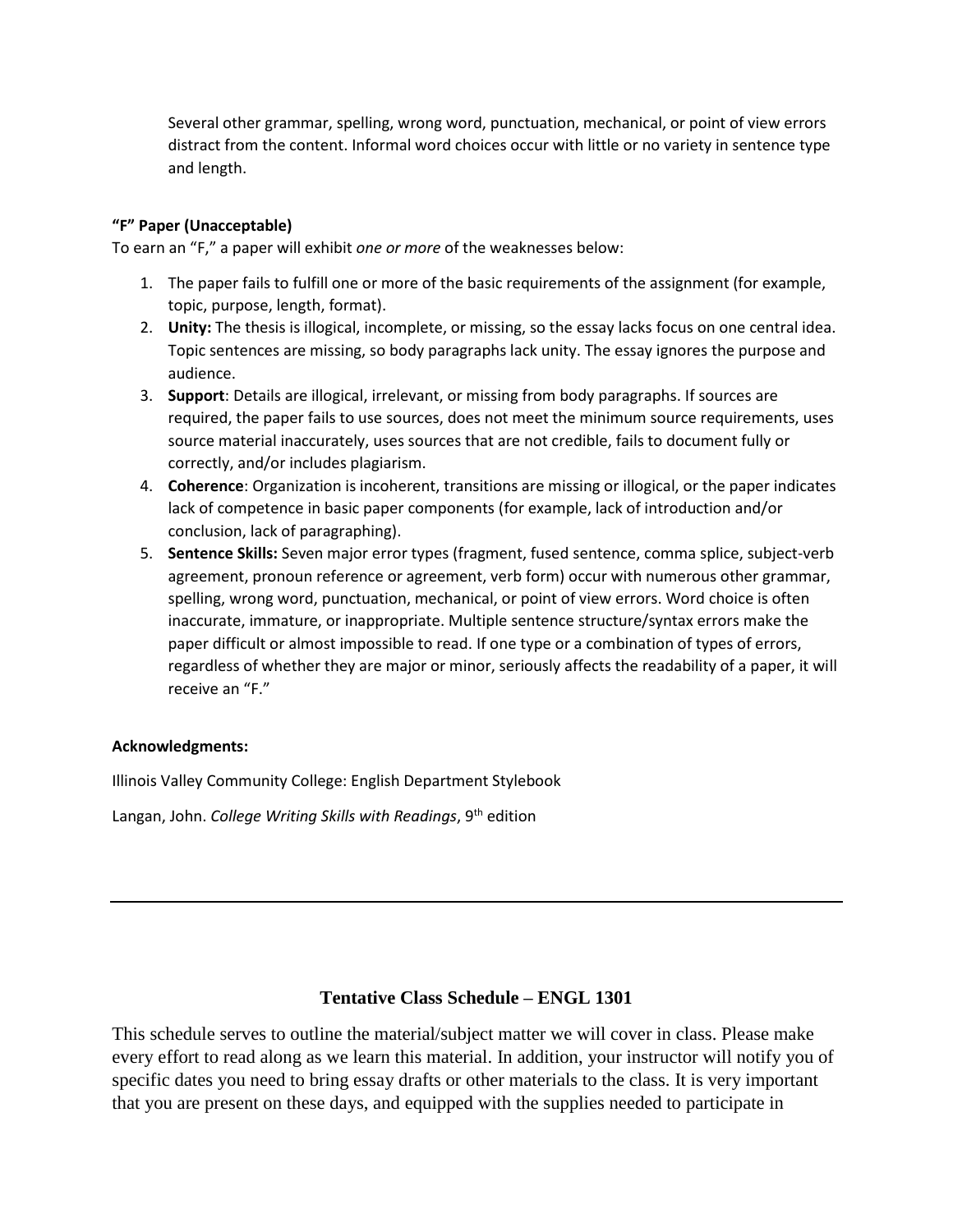assigned activities, such as paper revision. All major assignments will be accompanied by handouts detailing specific requirements and due dates via your instructor and/or BlackBoard. Please note that if there are readings or assignments due *on* a certain date, you need to be working on them and have them completed *before* they are due on the schedule. You are responsible for all outside work and assignment submission. This is a working schedule, and is subject to change during the semester. I will notify students of any modifications and will make sure all adjustments are reasonable.

## Unit 1 Writing to Explore (weeks  $1 - 6$ ):

Syllabus and Textbook

The Paragraph versus the Essay

The Writing Process

*The Narrative Essay (assigned)*

Sentence Skills

Cengage / MindTap graded Narrative Practice

Tutor Drop / Graded Revision

*Final copy of Narrative Essay due*

*The Profile Essay (assigned)* The Writing Process (revisited) Sentence Skills

Proofreading

Sentence Skills

Cengage / MindTap graded Profile Practice

Tutor Drop / Graded Revision

Sentence Skills (basic grammar, tips for ESL writers)

*Final copy of Profile Essay due*